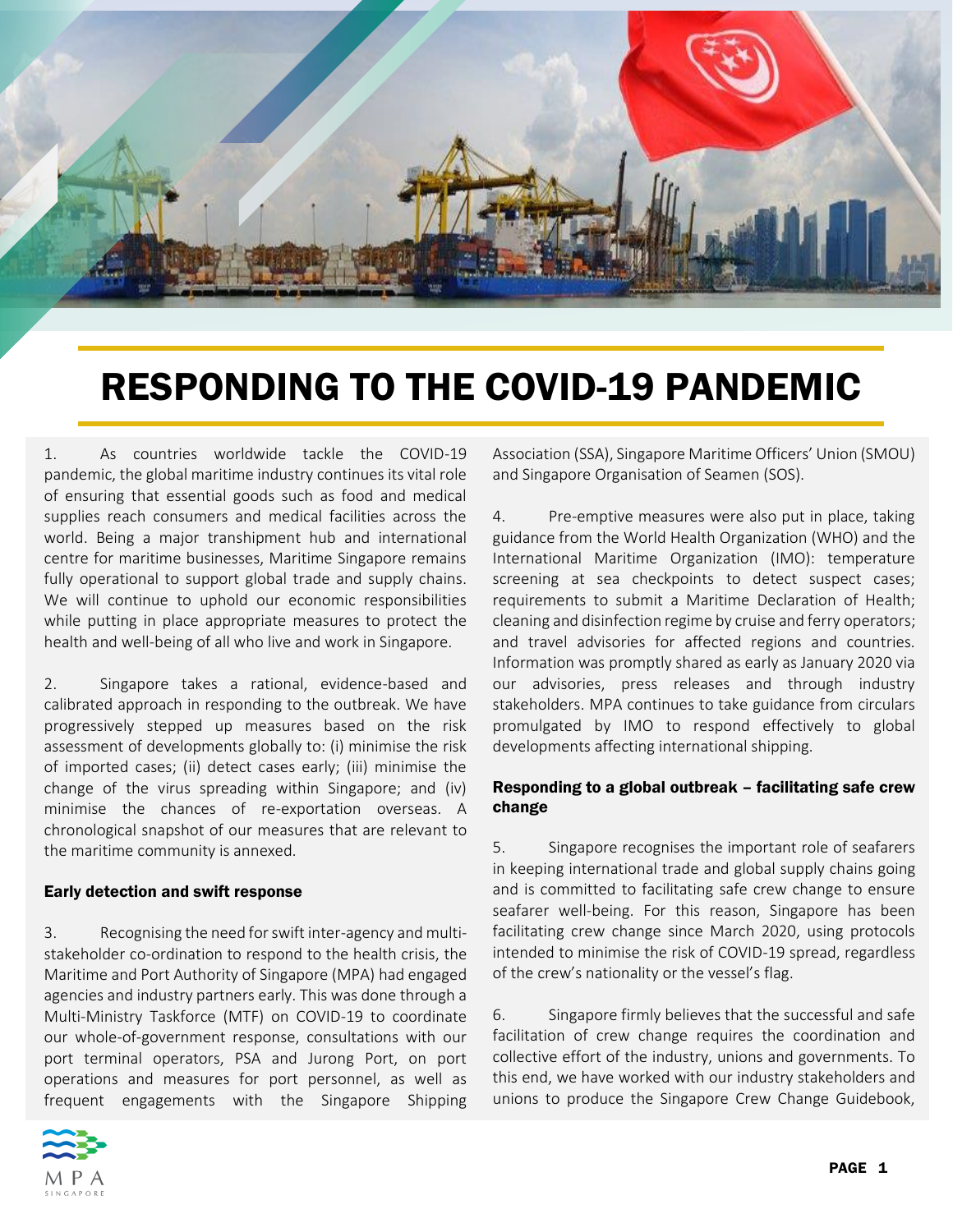which we have made available to the rest of the global maritime community through the IMO. The Guidebook details the Crew Change Safe Corridor, which allows crew change to be carried out in a safe environment to minimise the risk of COVID-19 spread to healthy seafarers and to the local community.

7. Together with our unions and trade association, as well as international partners including the International Transport Workers' Federation (ITF), the International Maritime Employers' Council (IMEC) and the International Chamber of Shipping (ICS), Singapore has also established the first global ground-up tripartite initiative known as the Singapore Shipping Tripartite Alliance Resilience (SG-STAR) Fund. The SG-STAR Fund aims to work with stakeholders in seafaring nations to promote best practices and help catalyse the development of solutions for safe crew changes such as accrediting safe medical and holding facilities in seafaring nations like the Philippines, as well as trialling digital solutions including smart wearable technologies. The total fund now amounts to SGD\$1.68 million (about USD \$1.2 million).

8. Since its launch in August 2020. the SG-STAR Fund has received support from other international organisations including the Global Maritime Forum Maritime Industry Crew Change Taskforce, INTERTANKO, and World Shipping Council; as well as several port authorities including Abu Dhabi, Antwerp, Barcelona, Hamburg, Rotterdam, Sines, and Vancouver. One specific initiative of the SG-STAR Fund is the CrewSafe audit programme developed jointly by government, industry and seafarer unions. The audit programme is based on Singapore's crew change model to establish safe and scalable 'corridors' for crew change that will help ensure quality checks on quarantine/holding, medical and swabbing facilities in crew-supplying countries.

9. Singapore has also set up a Crew Change Facilitation Centre (CFC), a dedicated facility for sign-on crew with effect from 1 September 2020. Designed to enhance the capacity of designated holding facilities by using existing floating accommodations, the CFC was established as a self-contained facility with an onsite medical centre along with testing. Singapore is moving to Phase 2 of its CFC, where the CFC would be used to test-bed emerging technologies that support safer crew change procedures. MPA is also exploring the potential uses of the CFC beyond Phase 2, when circumstances allow for the vaccination of seafarers at the global level, including collaborations with health institutions. Such measures allow Singapore to facilitate more crew



changes in a sustainable manner, whilst keeping both ships and the local community safe.

### Moving forward together and keeping global trade flowing

10. International cooperation is essential to ensuring that maritime transport continues to play its vital role of moving essential goods such as food and medical supplies to where they are needed. MPA has been working closely with our bilateral and multilateral partners. We continue to engage key partners such as IMO and the Port Authorities Roundtable (PAR) and to share regular updates with foreign missions and international organisations in Singapore. In April 2020, 20 PAR members issued a Declaration to ensure their ports remain open and to share best practices; to date, more than 50 port authorities from across Africa, Americas, Asia, Europe, Middle East and Oceania have come onboard the Declaration.

11. We also remain prepared that COVID-19 will be with us for some time. In response to the pandemic, various economic relief measures have been made available to the maritime transport sector including a S\$33 million MaritimeSG Together Package first introduced in May 2020 to provide targeted support for maritime companies, individuals and seafarers. These measures offer immediate relief such as financial support for maritime companies such as port dues concession and rebate on counter rental and overnight berthing; as well as financial and employment support for Singaporean seafarers to help them weather the crisis. Such efforts have allowed the continued provision of essential marine services including bunkering, ship stores and ship supplies. In addition, to strengthen the resilience of the maritime transport sector to the continuing effects of the pandemic, MPA has also offered greater support for upskilling and digital transformation efforts.

> More information on Singapore's measures can be found at MPA's dedicated COVID-19 webpage: go.gov.sg/MPACOVID-19

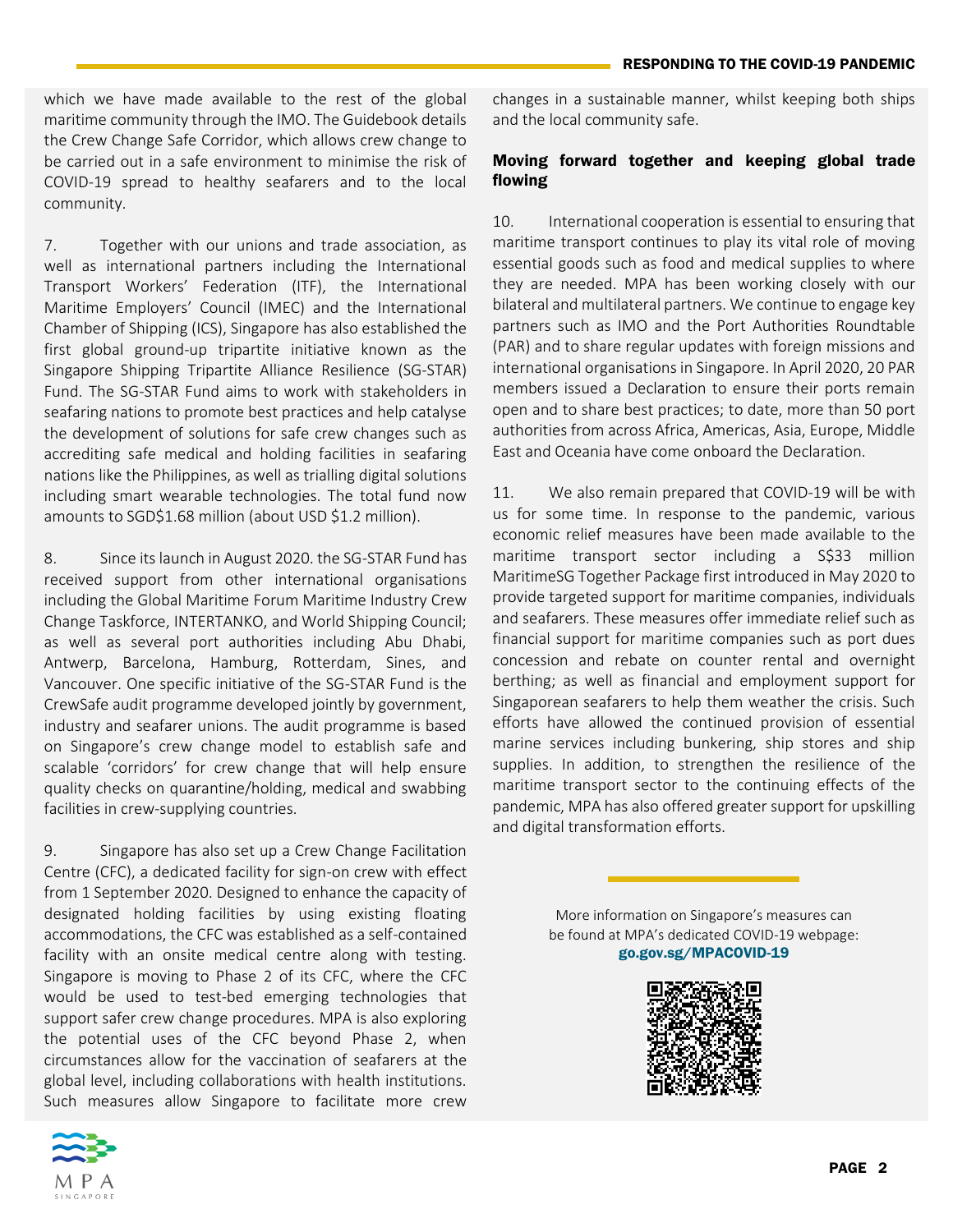## ANNEX

# Timeline of key measures taken in response to COVID-19 for the maritime sector in Singapore

#### 2020

| 23 Jan | Singapore's Ministry of Health (MOH) issued a<br>public travel health advisory                                                                                                                                                                                                                                                                                                                                                                     |
|--------|----------------------------------------------------------------------------------------------------------------------------------------------------------------------------------------------------------------------------------------------------------------------------------------------------------------------------------------------------------------------------------------------------------------------------------------------------|
| 24 Jan | Maritime and Port Authority of Singapore (MPA)<br>issued a press release on temperature screening at<br>sea checkpoints                                                                                                                                                                                                                                                                                                                            |
| 27 Jan | MOH issued a press release on the composition<br>and terms of reference of the Multi-Ministry<br>Taskforce on COVID-19 (MTF)                                                                                                                                                                                                                                                                                                                       |
| 29 Jan | Singapore Tourism Board (STB) and MPA issued a<br>joint circular on enhanced measures for cruise<br>lines                                                                                                                                                                                                                                                                                                                                          |
| 30 Jan | MPA issued a press release on an advisory to the<br>shipping community on COVID-19                                                                                                                                                                                                                                                                                                                                                                 |
| 31 Jan | World<br>Health Organization (WHO) declared<br>COVID-19 a 'global health emergency';<br>International Maritime Organization (IMO) issued<br>Circular Letter No. 4203 and 4204 on a situation<br>update of COVID-19, measures to take and WHO's<br>advice                                                                                                                                                                                           |
| 1 Feb  | Singapore's Ministry of Trade and Information<br>(MTI) issued an advisory on COVID-19 for<br>businesses;<br>MPA issued Port Marine Circulars (PMCs) 2<br>(superseded) and 3 (superseded) of 2020 advising<br>the shipping community and vessels under the<br>Singapore Registry of Ships (SRS), measures<br>implemented by regional ferry operators and port<br>terminal operators and requirement to submit the<br>Maritime Declaration of Health |
| 4 Feb  | Singapore's Ministry of Manpower (MOM) and<br>MTI jointly issued an advisory for workplaces and<br>frontline workers                                                                                                                                                                                                                                                                                                                               |
| 12 Feb | MPA issued PMC 4 of 2020 on heightened<br>measures with additional precautionary measures<br>for large scale events, workplaces, temperature<br>screening at sea checkpoints and cleaning and<br>disinfection regime by cruise and ferry operators                                                                                                                                                                                                 |
| 18 Feb | Singapore Budget 2020 announcing economic<br>relief measures;<br>MPA issued a press release on the first stimulus<br>package for the maritime industry                                                                                                                                                                                                                                                                                             |

| <b>24 Feb</b>   MPA issued a <u>press release</u> on a crew member with |
|-------------------------------------------------------------------------|
| COVID-19 who had recovered and the cargo ship                           |
| resuming normal operations                                              |

**26 Feb**  $\vert$  MPA issued Shipping Circular (SC) [3](https://www.mpa.gov.sg/web/portal/home/port-of-singapore/circulars-and-notices/shipping-circulars/detail/8ac81725-f1de-4015-b5cd-0b474e11b92b) of 2020 on the impact of COVID-19 on SRS vessels

> MPA issued PMC 6 *(superseded)* and 7 *(superseded)* of 2020 updating on the Maritime Declaration of Health and added precautionary measures for vessels with crew or passengers that have travelled to affected areas

- **29 Feb**  $\vert$  WHO upgraded global risk of COVID-19 spread to highest level
- 4 Mar | MPA issued PMC 8 *(superseded)* and 9 *(superseded)* of 2020 updating on the Maritime Declaration of Health and added precautionary measures for vessels with crew or passengers that have travelled to affected areas
- **5 Mar** | International Chamber of Shipping (ICS) issued a COVID-19 guidance for the industry
- 9 Mar | MPA issued a [press release](https://www.mpa.gov.sg/web/portal/home/media-centre/news-releases/mpa-news-releases/detail/21e62a67-73e7-4da1-8519-cdaf62888243) and MPA, STB and MOH issued a [joint statement](https://www.mpa.gov.sg/web/portal/home/media-centre/news-releases/mpa-news-releases/detail/22a32b30-066c-46b5-8c65-f18e550fb3c2) on precautionary measures taken for cruise ships' scheduled calls at Singapore
- 10 Mar | MPA, STB and MOH issued two more joint statements [\(2](https://www.mpa.gov.sg/web/portal/home/media-centre/news-releases/mpa-news-releases/detail/ccbdccad-83bf-4973-a394-41702a5883c7) and [3\)](https://www.mpa.gov.sg/web/portal/home/media-centre/news-releases/mpa-news-releases/detail/aab08f69-6eb0-4454-b839-a62f903a24af) on precautionary measures taken for cruise ships' scheduled calls at Singapore
- **11 Mar** WHO declares COVID-19 a pandemic
- **13 Mar** | MPA issued PMC 10 *(superseded)* and 11 *(superseded)* of 2020 updating on the Maritime Declaration of Health and added precautionary measures for vessels with crew or passengers that have travelled to affected areas

MOH issued a [press release](https://www.moh.gov.sg/news-highlights/details/additional-precautionary-measures-to-prevent-further-importation-and-spread-of-covid-19-cases) informing, among others, the cessation of port calls for all cruise vessels

- 16 Mar | MPA issued PMC 12 *(superseded)* and 13 *(superseded)* of 2020 updating on the Maritime Declaration of Health and added precautionary measures for vessels with crew or passengers that have travelled to affected areas
- **20 Mar** | MPA issued PMC 14 *(superseded)* and 15 *(superseded)* of 2020 updating on the Maritime Declaration of Health and added precautionary

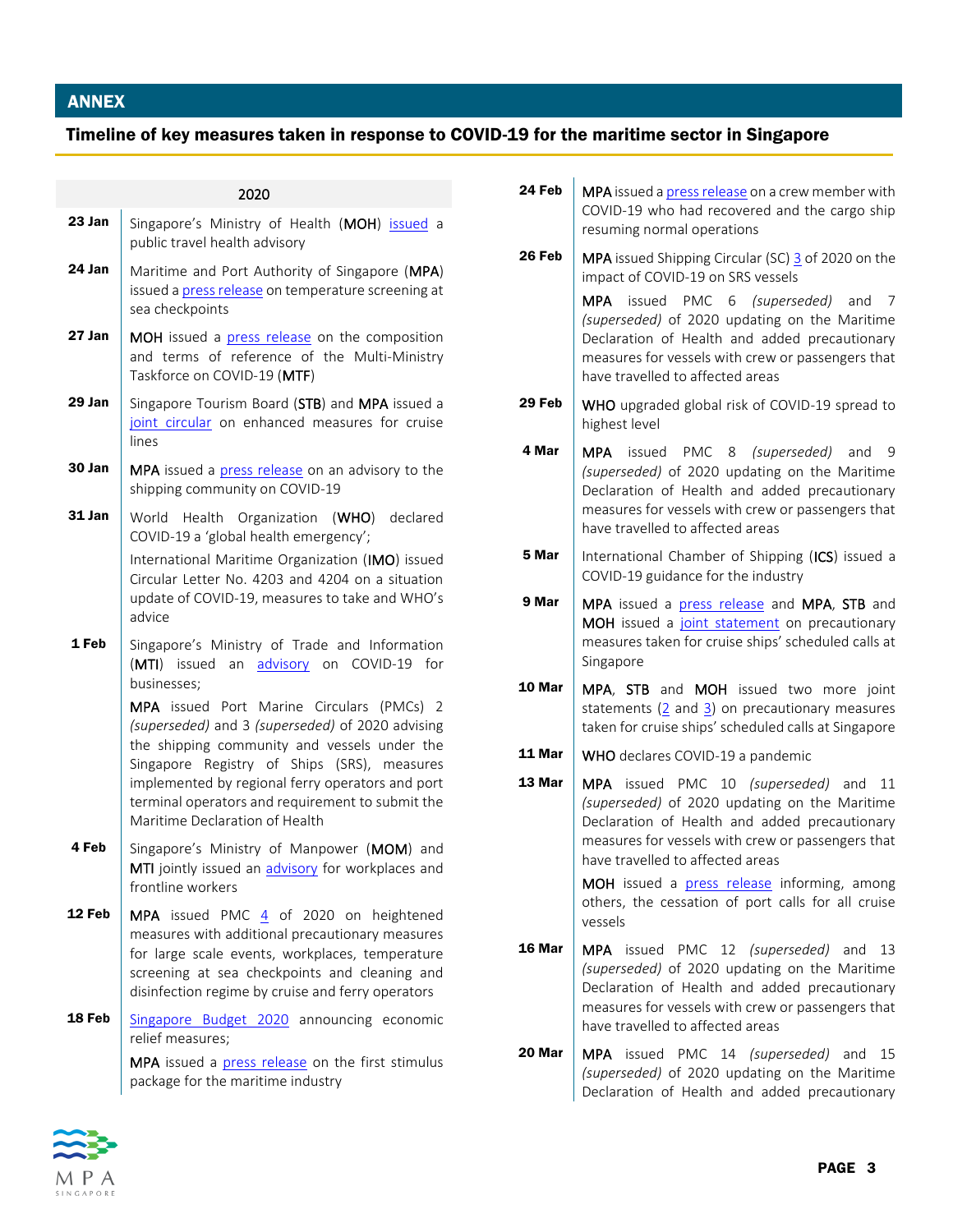### RESPONDING TO THE COVID-19 PANDEMIC

measures for vessels with crew or passengers that have travelled to affected areas

- **23 Mar** | MPA issued PMC  $16$ ,  $17$  and  $18$  *(superseded)* of 2020 updating on the Maritime Declaration of Health and added precautionary measures for vessels with crew or passengers that have travelled to affected areas, as well as advisory for shore personnel and ship crew visiting or working onboard vessels
- **25 Mar** [Joint ministerial statement](https://www.mti.gov.sg/-/media/MTI/Newsroom/Press-Releases/2020/03/Updated-Joint-Ministerial-Statement-on-supply-chain-connectivity-as-of-6-april.pdf) issued by Singapore and  $8<sup>1</sup>$  other countries to identify and address trade disruptions caused by COVID-19 that could affect the flow of essential goods
- 26 Mar | [Resilience Budget 2020](https://www.singaporebudget.gov.sg/budget_2020/resilience-budget) announcing additional economic relief measures; MPA issued [a press release](https://www.mpa.gov.sg/web/portal/home/media-centre/news-releases/mpa-news-releases/detail/3de2e951-b22b-4c60-8385-611268c0ba73) on the second stimulus

package for the maritime industry

- **27 Mar** MPA issued PM[C 19](https://www.mpa.gov.sg/web/portal/home/port-of-singapore/circulars-and-notices/port-marine-circulars/detail/e5d02eff-9b9e-4eac-becb-b20c2a5b7e6c) *(superseded)* of 2020 on crew change under special circumstances in the Port of Singapore
- **30 Mar** | MPA issued SC [5](https://www.mpa.gov.sg/web/portal/home/port-of-singapore/circulars-and-notices/shipping-circulars/detail/b8567c53-0d7f-43a2-b383-7091372a5a32) of 2020 on guidelines on the medical examination of seafarers and seafarers' medical certificate
- **3 Apr** | MPA issued PMC [20](http://www.mpa.gov.sg/web/portal/home/port-of-singapore/circulars-and-notices/detail/70326737-7f70-4149-bcfb-d64cb3916968) of 2020 on suspension of activities at workplace premises in the maritime sector to reduce COVID-19 transmission;

MPA issued [a press release](https://www.mpa.gov.sg/web/portal/home/media-centre/news-releases/mpa-news-releases/detail/292f56da-772b-42eb-9ea2-a272443aaf3c) affirming that the Port of Singapore remains open;

MPA, Singapore Maritime Foundation (SMF), Singapore Shipping Association (SSA) and Singapore Maritime Officers' Union (SMOU) rolled out a Maritime SG United [video](https://youtu.be/Mu8NQzOSSpY) to recognise maritime personnel keeping the Port of Singapore running during COVID-19

- **6 Apr** [Solidarity Budget 2020](https://www.singaporebudget.gov.sg/budget_2020/solidarity-budget) announcing additional economic relief measures
- **7 Apr** | "Circuit Breaker" implemented
- **13 Apr** | MPA issued press releases [\(1](https://www.mpa.gov.sg/web/portal/home/media-centre/news-releases/mpa-news-releases/detail/6c4510c3-0527-4dc6-b687-cc8dfc0ad001) an[d 2\)](https://www.mpa.gov.sg/web/portal/home/media-centre/news-releases/detail/021714f0-fbff-468c-b98e-120f9edd4b89) on two floating accommodation facilities to temporarily house healthy foreign workers as part of efforts to reduce local transmission of COVID-19
- **14 Apr** | MPA issued SC [6](https://www.mpa.gov.sg/web/portal/home/port-of-singapore/circulars-and-notices/shipping-circulars/detail/fad9402b-cd4e-4d7f-9236-3e59ee1b0f9b) of 2020 on extension of STCW certificates issued by Singapore following IMO's

Circular Letter No. 4204 – Add.5 on guidance relating to the certification of seafarers

- **16 Apr** | MPA issued PMC [22](https://www.mpa.gov.sg/web/portal/home/port-of-singapore/circulars-and-notices/port-marine-circulars/detail/30c4431f-706c-4466-8b69-d619cfe0916d) *(superseded)* and [23](https://www.mpa.gov.sg/web/portal/home/port-of-singapore/circulars-and-notices/port-marine-circulars/detail/39913650-4aee-4596-84d5-95b58bda0a33) of 2020 on additional stringent measures for operators of harbour crafts and pleasure crafts, and vessels in port to comply with the COVID-19 (Temporary Measures) (Control Order) Regulations 2020
- **24 Apr** | MPA issued a [press release](https://www.mpa.gov.sg/web/portal/home/media-centre/news-releases/detail/8ef344f7-89ab-4d4c-99ba-a2c73532d2b4) on the Declaration signed by 20 port authorities to keep ports open
- **30 Apr**  $\vert$  MPA issued a [press release](https://www.mpa.gov.sg/web/portal/home/media-centre/news-releases/detail/f725abc5-883c-4fbd-a778-59f1fd0120bf) and PM[C 25](https://www.mpa.gov.sg/web/portal/home/port-of-singapore/circulars-and-notices/port-marine-circulars/detail/6691fd62-a1c7-4c59-aa95-df2c2d6ec8ec) of 2020 on the MaritimeSG Together Package for maritime companies, individuals and seafarers
- **30 Apr** | MPA issued a Port Marine Notice (PMN) [26](https://www.mpa.gov.sg/web/portal/home/port-of-singapore/circulars-and-notices/detail/a4eed8ae-e42e-4f92-b58f-a2962fcfc3bb) of 2020, and together with SMOU, SOS and SSA issued a [press release](https://www.mpa.gov.sg/web/portal/home/media-centre/news-releases/detail/f5d37fcd-f6f0-44a3-a65d-2da0ed7ef649) calling on ships to sound their horns to show support for seafarers
- **1 May**  $\parallel$  MTI issued a [press release](https://www.mti.gov.sg/-/media/MTI/Newsroom/Press-Releases/2020/05/Press-Release-on-Joint-Statement-with-Korea-Australia-Canada-and-New-Zealand.pdf) reaffirming Singapore's commitment to facilitate cross-border flows with Australia, Canada, Republic of Korea and New Zealand
- **21 May** | MPA and SOS issued a [joint release](https://www.mpa.gov.sg/web/portal/home/media-centre/news-releases/detail/d5d785d5-3a48-4662-9c39-814a369961ab) on collaboration to help Singaporean seafarers tide over COVID-19
- **22 May** MPA issued PMC [26](https://www.mpa.gov.sg/web/portal/home/port-of-singapore/circulars-and-notices/port-marine-circulars/detail/628c6a74-b0a9-4dc4-9e23-fd1687601825) of 2020 on enhancement to crew change for cargo ships under special circumstances in the Port of Singapore
- **2 Jun**  $\vert$  Phase One of re-opening
- **12 Jun** | MPA issued a [press release](https://www.mpa.gov.sg/web/portal/home/media-centre/news-releases/detail/170390b7-76d4-41e0-b82d-caea45fc1cfa) on approved crew change cases in Singapore
- **18 Jun** | MPA issued SC  $\frac{13}{13}$  of 2020 on measures to support seafarers onboard SRS in light of restrictions caused by COVID-19

MPA issued PM[C 27](https://www.mpa.gov.sg/web/portal/home/port-of-singapore/circulars-and-notices/port-marine-circulars/detail/86d895bf-b0ea-4b4b-9cfa-59d75a78b530) of 2020 and a [press release](https://www.mpa.gov.sg/web/portal/home/media-centre/news-releases/detail/a66337d6-3cb2-48a2-9cc0-639bec91ec8d) on updated requirements and measures for Phase Two re-opening

- **19 Jun** | Phase Two of re-opening
- **25 Jun** | MPA issued a [press release](https://www.mpa.gov.sg/web/portal/home/media-centre/news-releases/detail/b891d1fb-5362-4eaf-ad31-bda5bb9ea8d8) on approved cases of crew change crossing 13,000 as Singapore observes the Day of the Seafarer
- **24 Jul | MPA** issued a [press release](https://www.mpa.gov.sg/web/portal/home/media-centre/news-releases/detail/a3312706-2233-4576-9864-ab1d1e85e0f0) on enhanced safety measures in the Port of Singapore

MPA issued S[C 14](https://www.mpa.gov.sg/web/portal/home/port-of-singapore/circulars-and-notices/shipping-circulars/detail/0a135493-7039-4d49-91e1-0769b3c0ba76) of 2020 on best practices for SRS to minimise risk of COVID-19 onboard



<sup>1</sup> Australia, Brunei Darussalam, Canada, Chile, Lao PDR, Myanmar, New Zealand and Uruguay